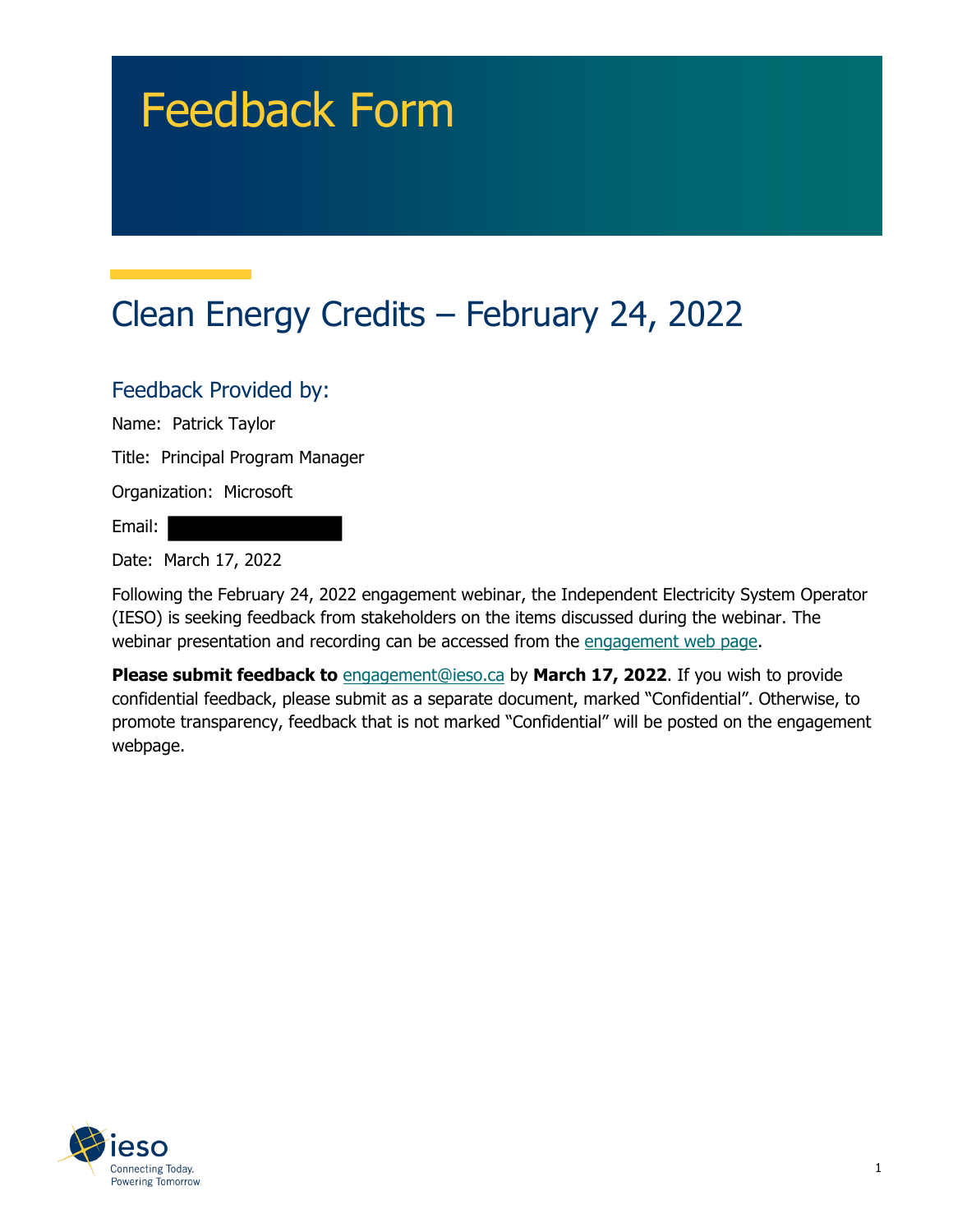### Opportunities & Challenges

| <b>Topic</b>                                                                                                                                   | <b>Feedback</b>                                                                                                                                                                                                                                                                                                                                                                                                                                                                                                                                                                                                                       |
|------------------------------------------------------------------------------------------------------------------------------------------------|---------------------------------------------------------------------------------------------------------------------------------------------------------------------------------------------------------------------------------------------------------------------------------------------------------------------------------------------------------------------------------------------------------------------------------------------------------------------------------------------------------------------------------------------------------------------------------------------------------------------------------------|
| What are the key opportunities<br>$\bullet$<br>and challenges the IESO should<br>be aware of in developing a<br>voluntary clean energy market? | The IESO has the opportunity develop a platform that<br>recognizes both (i) the range of renewable and carbon-<br>free energy technologies available in the market and (ii)<br>the variety of procurement and greenhouse gas<br>reduction practices made by corporations to meet their<br>sustainability goals. Developing from the outset a registry<br>that can accommodate a diverse and evolving market will<br>take significant consultation and collaboration with a<br>range of stakeholders.                                                                                                                                  |
|                                                                                                                                                | Microsoft looks forward to the opportunity to work with<br>the IESO to develop a registry that (1) can accommodate<br>increasingly widespread, granular, and aggressive<br>corporate environmental, social and governance targets,<br>(2) will send price signals for investment in advanced<br>technologies and (3) will incentivize investment in<br>generation resources that have the greatest carbon<br>reduction impact.                                                                                                                                                                                                        |
|                                                                                                                                                | The IESO is not alone in evaluating program design<br>options for a CEC registry. Several existing registries<br>around the world are currently in the process of<br>undergoing reexaminations of their programs to evaluate<br>how to best address increasing consumer demand for<br>data transparency, more granularity, and better program<br>functionality.                                                                                                                                                                                                                                                                       |
|                                                                                                                                                | The IESO now has the unique opportunity to develop a<br>registry from scratch and should look beyond what is the<br>standard design of most existing registries (ex. either<br>monthly or yearly time granularity, no carbon stamping<br>of CECs, 1 MWh increments of CECs) to design a next<br>generation program to accommodate ever-evolving<br>consumer demand. Such a next generation program, that<br>includes hourly granularity and carbon stamping (as<br>discussed below), will send better price signals for<br>investment in new clean energy technologies and will<br>further support decarbonization of Ontario's grid. |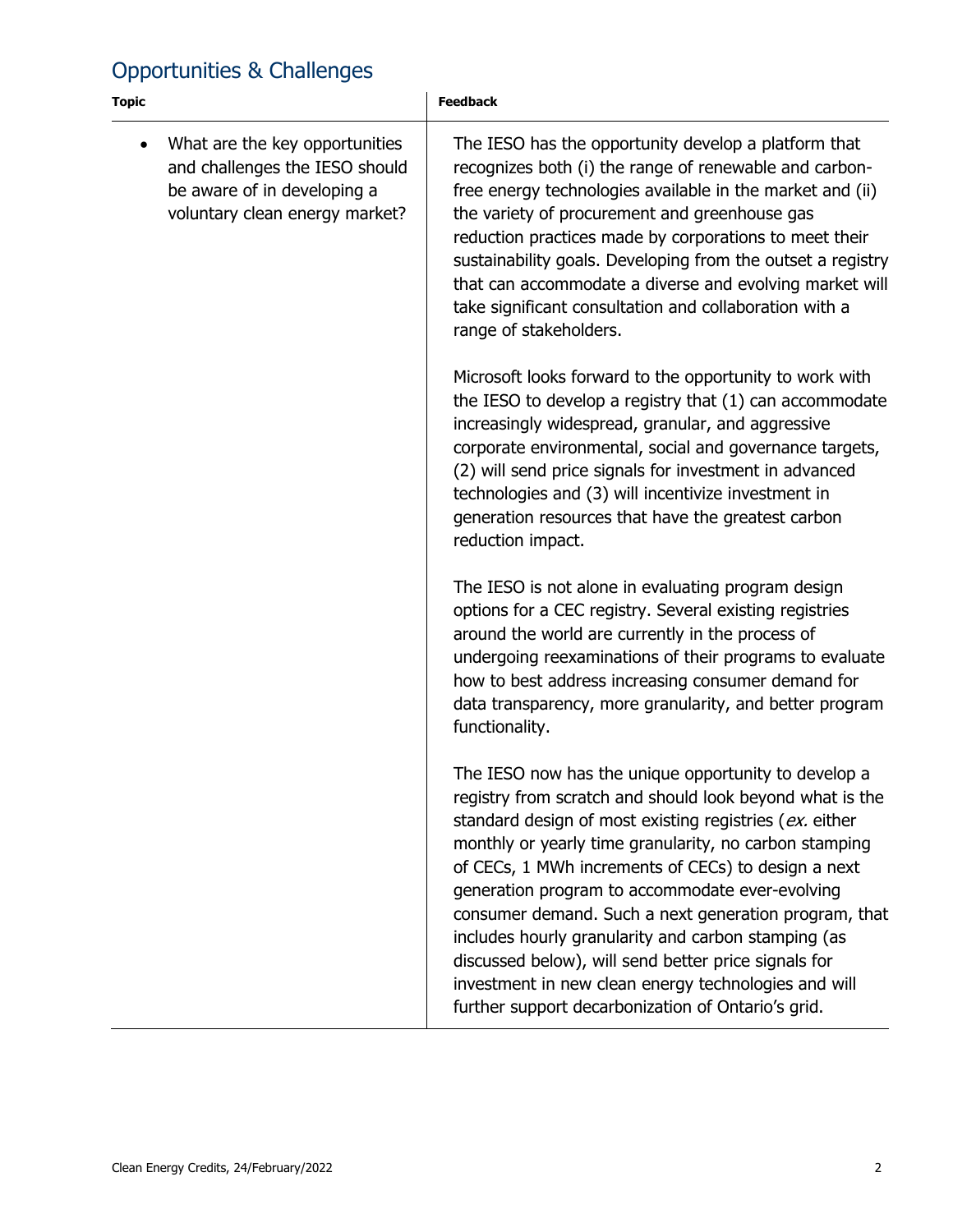### Design considerations

| <b>Topic</b>                                                                                                    | Feedback                                                                                                                                                                                                                                                                                                                                                                                                                 |
|-----------------------------------------------------------------------------------------------------------------|--------------------------------------------------------------------------------------------------------------------------------------------------------------------------------------------------------------------------------------------------------------------------------------------------------------------------------------------------------------------------------------------------------------------------|
| Which design considerations<br>$\bullet$<br>outlined in this presentation are<br>most important to you and why? | Unique tagging upon creation to mitigate potential<br>$\bullet$<br>double counting.<br>Retirement of CEC allows delineation of which<br>$\bullet$<br>energy credits are being used in each period to<br>meet environmental goals.<br>Detailed information about the facility and<br>$\bullet$<br>generation provides transparency to enable<br>confirmation that the product meets the buyer's<br>specific requirements. |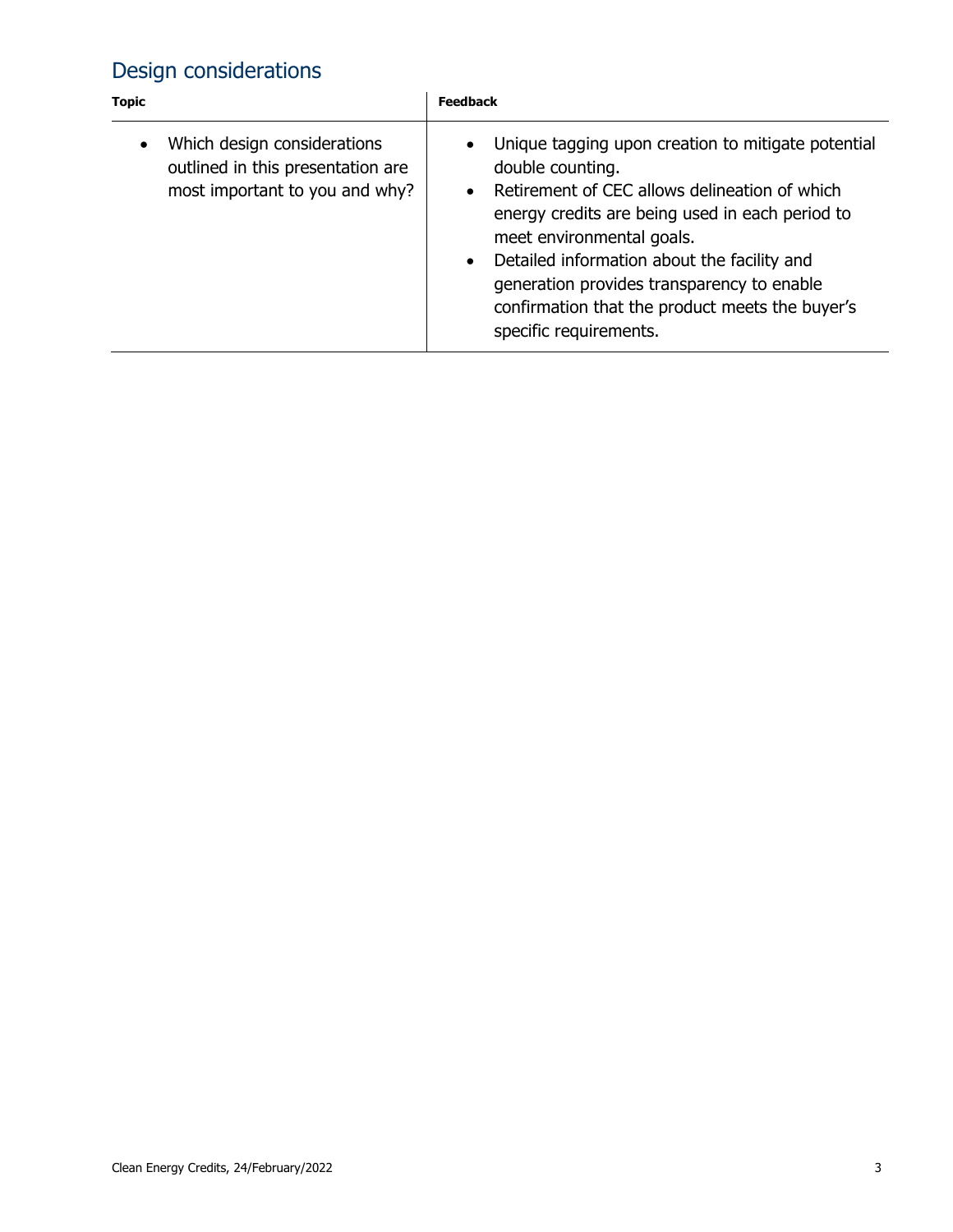- What other design considerations should IESO be aware of?
- **Resource eligibility and clean title** Voluntary Buyers can be assured by purchasing CECs through the IESO managed registry that purchases of environmental attributes (EAs) constitute a bona fide purchase and sale that enables the Buyer to claim and market the associated EAs with the CECs.
- **Time stamping** As voluntary renewable and clean energy procurement commitments continue to evolve, hourly matching of load with clean energy procurement is becoming an increasingly common corporate procurement goal. For example, Microsoft recently announced that by 2030, we will have 100 percent of our electricity consumption, 100 percent of the time, matched by zero carbon energy purchases. This commitment requires that Microsoft track our clean energy procurement on a more granular, hourly basis, to match our hourly load. As the IESO correctly identified the need to "future proof" the registry, the program should be designed from the outset to accommodate corporate clean energy procurement commitments that are based on an hourly procurement basis. Furthermore, hourly granularity of CECs can establish price signals for carbon-free resources to generate at times of the day when such resources are most needed, most in demand and could potentially improve system reliability.
- **Realized carbon savings** In addition to time stamping a CEC with an hourly signature, the avoided carbon emissions from the clean energy generation, on an hourly basis, should also be provided. Providing data on the avoided carbon emissions, on an hourly basis, could create a price signal to incentivize investment in resources that cause the greatest amount of grid carbon reductions.
- **Broad eligibility** Participation by enabling resources such as energy storage and demand response should be considered as part of the program's design. These technologies can complement renewable and carbon free resources and may offer a viable alternative to fossil-based generation.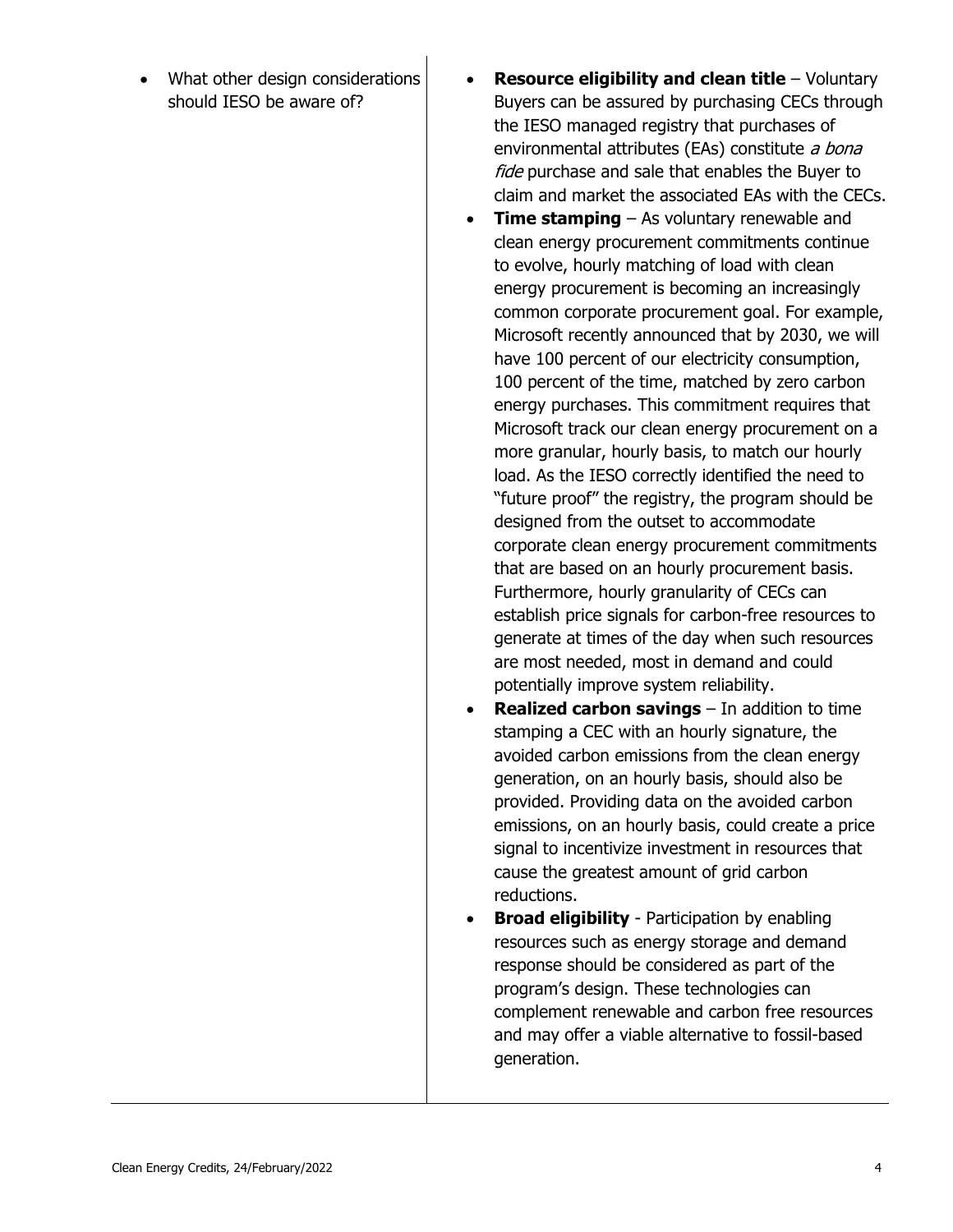| What other design considerations<br>should IESO be aware of?<br>(Continued) | Allow for smaller volumetric increments -<br>$\bullet$<br>Traditionally most CECs have been issued in<br>increments of 1 MWh. The IESO should consider<br>issuing CECs in smaller sizes than 1 MWh, as such<br>smaller volumetric increments could enable market<br>access to small producers and buyers of renewable<br>energy, supporting a more robust and equitable<br>market.<br><b>Priority Dispatch</b> $-$ since corporate buyers will be<br>$\bullet$<br>relying on CECs from specific renewable and carbon<br>free assets, the IESO should consider ways to |
|-----------------------------------------------------------------------------|-----------------------------------------------------------------------------------------------------------------------------------------------------------------------------------------------------------------------------------------------------------------------------------------------------------------------------------------------------------------------------------------------------------------------------------------------------------------------------------------------------------------------------------------------------------------------|
|                                                                             | mitigate discretionary curtailment instructions that<br>could otherwise be allocated to resources that do<br>not sell CECs and have make-whole contract<br>payments.                                                                                                                                                                                                                                                                                                                                                                                                  |

#### Engagement Process

| <b>Topic</b> |                                                                                                                              | <b>Feedback</b>                                                                                                                                                                                                                                                                                                                                                                                                                                                                                                                                                                                                                                                                                                                                              |
|--------------|------------------------------------------------------------------------------------------------------------------------------|--------------------------------------------------------------------------------------------------------------------------------------------------------------------------------------------------------------------------------------------------------------------------------------------------------------------------------------------------------------------------------------------------------------------------------------------------------------------------------------------------------------------------------------------------------------------------------------------------------------------------------------------------------------------------------------------------------------------------------------------------------------|
|              | Which stakeholder groups and/or<br>design topics are most important<br>to include in the planned focus<br>group discussions? | Clear differentiation between types of carbon free<br>$\bullet$<br>assets. For example, additional (new) renewable<br>assets, existing renewable assets, legacy carbon-<br>free resources (such as nuclear), and energy<br>storage / demand response.<br>Functionality of the system such as metering<br>$\bullet$<br>integration, timeline for creation, and more<br>sophisticated functionalities such as time stamping,<br>avoided carbon emissions, etc.<br>Process for verification and onboarding of new<br>$\bullet$<br>resources.<br>Alignment between the registry and potential future<br>$\bullet$<br>procurements of new renewables by the IESO.<br>Implementation timelines.<br>$\bullet$<br>Potential future integration into market dispatch. |